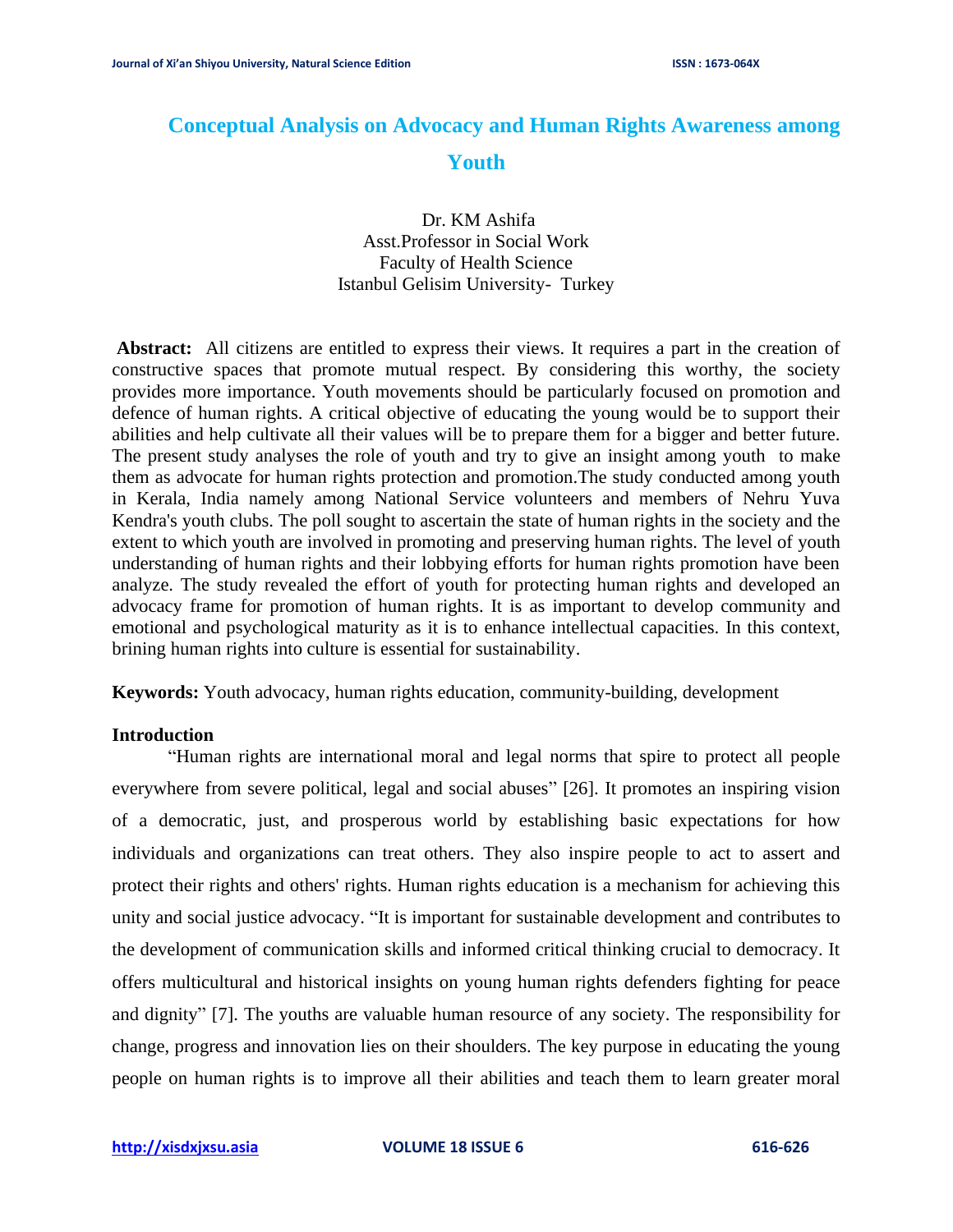qualities and to profoundly bind themselves to the noble values of harmony, democracy, integrity and equality and reverence and love for and for humanity. The magnitudes of violations of human rights are perpetrated every day,that threaten the peace and harmony of the people. In such situation, imparting human rights education to all possible sections of the society, especially to the youth is quintessential approach to defend human dignity. Action, or opportunities to bring new lessons and skills into practice, is an integral aspect of human rights education [23]. The educated youth can impart knowledge and create consciousness to the people. They can disseminate information on human rights through brainstorming, case studies, creative expression, discourses, campaigns, publications, dramatizations and multi digital forms. These strategies of human rights education can make youth as advocates of human rights and its propagation to the society.

"The youth of every country are its valuable human resource and the future of a country. Any idea of national development is just a myth without the active participation of youth in it. The youth are dynamic, passionate and inspired. Their bubbling enthusiasm has to be given direction and utilized. Their surplus energy has to be directed for welfare of the country. Proper guidance and direction can bring them in the forefront of national development. The youth who do this work are amazingly courageous and passionate" [17]. Witnessing and acting on issues and problems that need immediate attention helps to bring attention to issues and problems that need immediate attention. It encompasses being engaged in the democratic process, where people feel responsible for advancing and defending the interests of the general public. Nonetheless, people must be educated about this mechanism to be able to participate. Thus, human advocacy can only occur through the acquisition of knowledge and skills [9].

Every person has the right to speak his or her point of view. We are committed to creating a place of shared respect in our classrooms. When the society recognizes this important, it gives greater weight to the considerations [15]. The youth-based United Nations are well aware of the growing involvement in the fundamental goals of the organization, including world peace and social justice, and will be conducting more innovative means to assist them. Anything you do to secure, defend, promote, or uphold human rights is crucial to youth movements that are committed to peace, reconciliation, violence prevention [18]. A primary goal of education is to help the young to realize their full potential and enhance their values of humanity. It facilitates constructive discussions of human rights concepts and solutions for the youth as well as well as

**[http://xisdxjxsu.asia](http://xisdxjxsu.asia/) VOLUME 18 ISSUE 6 616-626**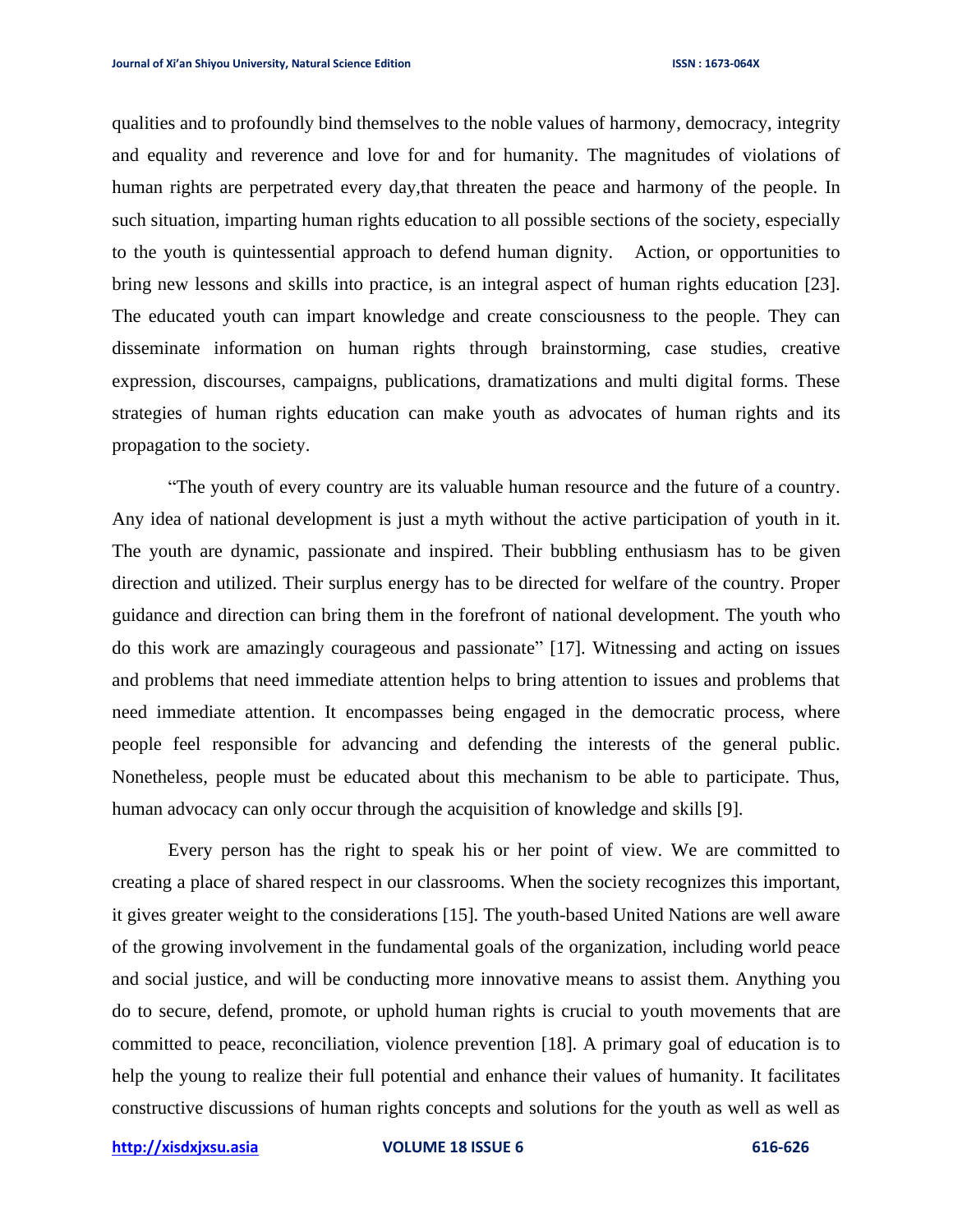presentation of human rights [16]. Developing emotional and academic skills and intellectual capabilities are just as critical. In this context, brining human rights into culture is essential for sustainability. The present study analyses the role of youth and try to give an insight among youth to make them as advocate for human rights protection and promotion. The study revealed the effort of youth for protecting human rights and developed an advocacy frame for promotion of human rights.

# **Role of Youth**

Youth has an active duty to engage in national growth, which in turn facilitates the promotion of human rights. to promote world peace and justice, human rights education is extremely useful to young people at the national, local, and even international levels [6]. Youth engagement in the human rights process contributes to human equality and justice. Youth education is the crucially important in developing human rights, as is doing so in line with basic rights[14]. Youth are an irreplaceable assets to nations that facilitate liberation from all forms of oppression and national harmony.

- **Youth as facilitators** The role of the facilitator is to inspire and empower the people to do their best thinking and to create solutions and to meet group consensus. An all-out effort to engage the young as Facilitators would help empower their passion for and their willingness to implement human rights.
- Youth as advocates If youth stand for their values and comprehend the results of their actions, they will show bravery, and exercise influence in the company of their families and communities.
- **Youth as researchers**  Identifying problems, obtaining information, understanding details, and coming up with strategies to address those findings, as well as starting projects, are all effective means of young people.
- **Youth as planners** Program design involves programme creation, teaching, course preparation, and course development. Young people are drawn to activities because they lend credibility, have the potential to be innovative, and are suitable for applications that require big concepts or several individual effects.
- **Youth as organizers** community mobilization takes place when community leaders build resources for improvement in the community. Youth. should work on topics that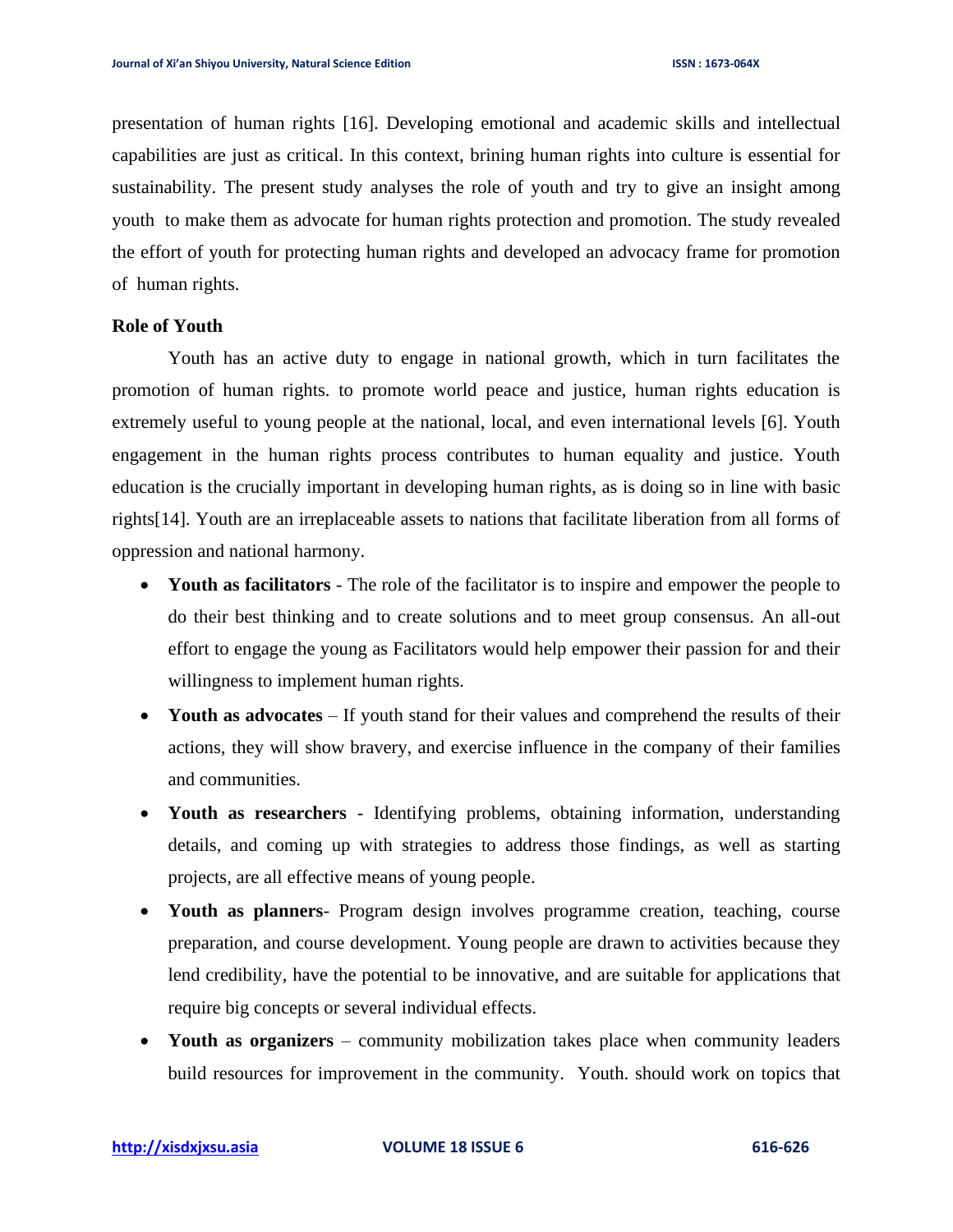matter to the youth; we inspire our peers and families and rally our community members to act.

- **Youth as decision-makers**  The other ways to involve young people in decisionmaking include creating rules. Caucuses, boards of directors, and other kinds of leadership, including becoming a member of a committee, help to ensure the active involvement of young members in the process.
- **Youth as advocates** When young people stand for their values and are confident in their own worth, they can embody their families and communities with pride, demonstrating all three traits with equal facility, they can serve with dignity and contribution
- **Youth as evaluators** The ability to foster youth voice is accomplished by tracking and reviewing programs, courses, events, and initiatives. They will learn that their ideas and actions have an impact on the world.
- Youth as specialists Creating new opportunities for young people to contribute to communities is straightforward; nevertheless, envisioning new roles for the youth to learn is an immense challenge. Youth workers bring specialized skills to programs and institutions, teaching all ages how to be more effective.
- **Youth as mentor** It's a way of passing on specialized information and skills from one who is more educated or aware to others who are less educated or aware of the content.
- **Youth as advisor** A knowledgeable advisor who knows his or her stuff in the field of human rights can provide advice.
- **Youth as policy-maker** Their decision may be correct, but they will not always make good decisions if they act on the policies and programs of the authority.

## **Conceptual Frame work of the Study**

The last decades of the twentieth century have seen increasing awareness of human rights. Citizens know their rights and responsibilities as part of being members of a society [24]. However, unfortunately the violations of human rights have also figured quite highly in the state. As far as human rights issues are concerned, there is little distinction between developing and developed countries. Individual rights are not being respected in the way that they should be today due to the excessive commercialization of our culture [12]. In this context, the exclusive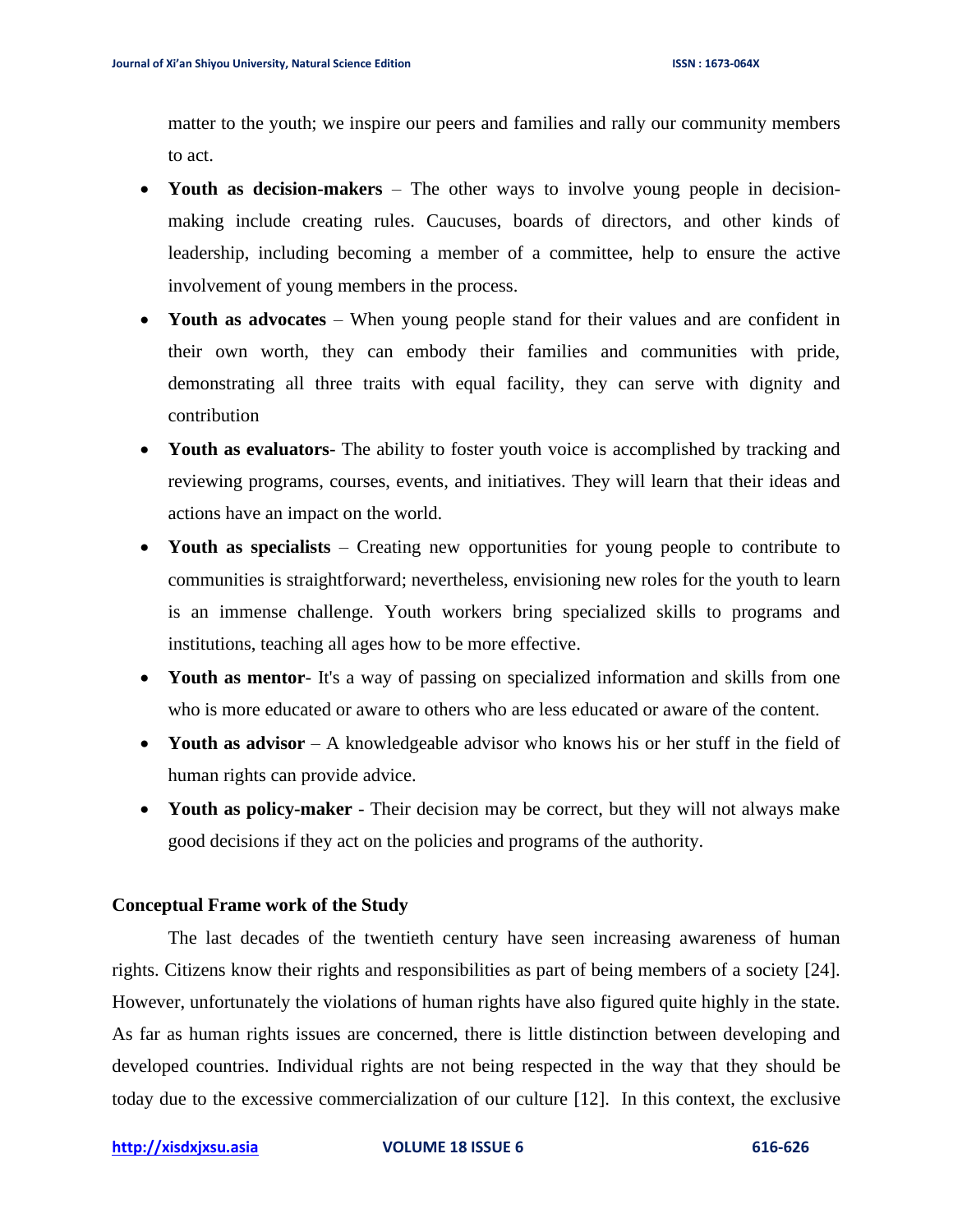and drastic change in the human rights situation is a setback for the state and the state is ashamed of lack of protection and promotion of human rights. Every individual has certain rights for surviving, developing, protecting and promoting life as a common individual in society. The human rights education has to be purposive and relevant to promote protective mechanism against discrimination and equity among the people [1].

Today's youth seeks to have their reputation restored, and is less willing to get involved in disputes and abuse until circumstances require them to do so. As young people, they demand the need for a positive sense of self-belief, integrity, and engagement in the mainstream. They're central to social change, economic growth, and technological advancement, and even the spread of world peace. Even though they keep the future of humanity in their possession, they are in reality a destabilizing force [13]. The task of the young people is to build a society with solidarity, justice and equality in opportunity for growth and development of every individual and group of people. Human rights education is a useful tool to accomplishing these senses of enthusiasm and well-being. Therefore, quintessence of effort of youth in human rights education is to evolve a culture in respect of human rights that is more sensitive to the basic needs of every human being.

## **Awareness on Human Rights**

Every individual's right to life, liberty, and protection is essential, and our quality of life and our concept of human rights depend on each other[5]. It must stay alert and focused on fulfilling people's dreams for all mankind. Knowledge and education create a better human rights community, though it takes time, and it can't be seen in the near future, so if it is ever achieved it will eradicate human rights violations. Therefore, to promote social change, human rights awareness is crucial. Human rights is the ability to easily differentiate between different aspects of life, protection, faith, expression, and well-being. People have rights regardless of their status [10]

If people agree to grant people the same rights to other people, they analyze their own lives, families, and cultures through a human rights prism [20]. These principles reiterated, but an experience of human education often points out the discrepancies that were previously unknown. In other words, this sensitivity to human rights is not only a positive thing, but also the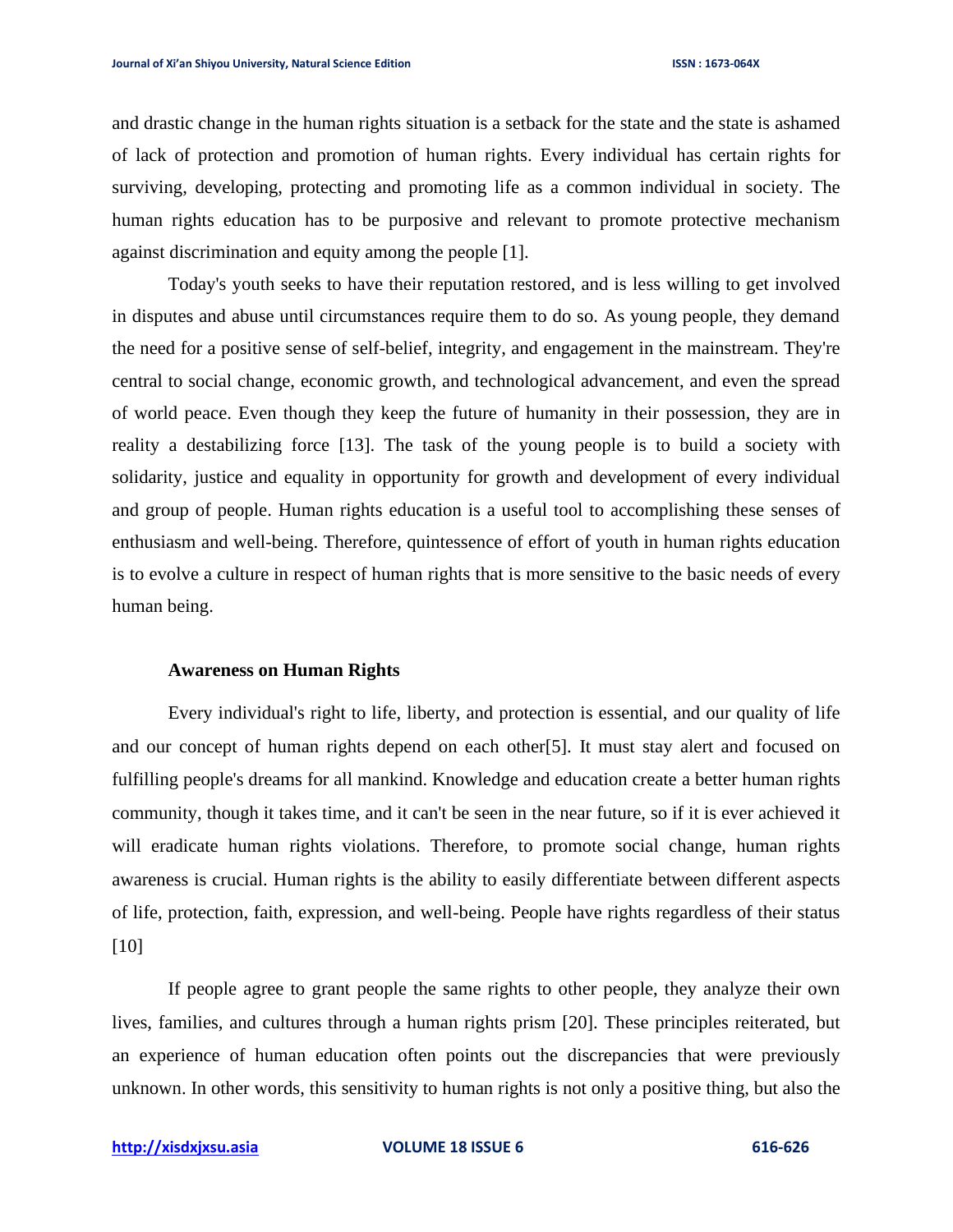need to act on the values we hold about human rights [11]. In order to foster respect for human rights and peace, the international community must have sufficient financial resources for educating youth. As well, youth should not necessarily take pride in full enjoyment of their rights, but strive to foster social and economic development in the same period [21]. It should encourage the active involvement of youth in the process of building a culture of justice and human rights because they will have great influence on future social movements. Educating people about their rights helps [19]. Academies allow others to realize their full potential and empower them to function as mature members of society.

In terms of trying to understand the root causes of human violations, helping people avoid human rights abuses, fighting against discrimination, and furthering the overall involvement of citizens in democratic decision-making [25]. "The Universal Declaration of human rights and international covenants on civil, political, economic, social and cultural rights are the basis for international obligation of human rights. These, are created for the recognition of the inherent dignity and of the equal and inalienable rights of all members of the human family even defining the breadth and depth of human rights for the  $21<sup>st</sup>$  Century and beyond" [8] . Knowledge of these tools, individuals' and groups' rights and responsibilities as well as those of states and nations, will enable generations of individuals and generations of people to hold true values such as human dignity and equality and human dignity for future generations to come.

## **Advocacy Effort of Youth**

To them youth, age should not be seen simply as a threat to the future, but as one of the main players in both changing the world and improving themselves [20]. Youth advocacy helps young people help each other and makes them confident enough to be able to stand up to those in authority and credible to the voiceless. It can provide a valuable education on legal authority and decision-making, as well as elucidate the human condition. This allows individuals to examine the details that are a part of their day-day-to-day life [22] . Young people have a real self-worth when they are given the tools to better interact with the current social networks. It's a means for youths to discuss and convey their activism so that they can have a positive impact not just on the general public but also on those in power [4]. Young people's initiative to help has been recognized as the fight against human rights abuses is interlinked with advocacy and advancing

**[http://xisdxjxsu.asia](http://xisdxjxsu.asia/) VOLUME 18 ISSUE 6 616-626**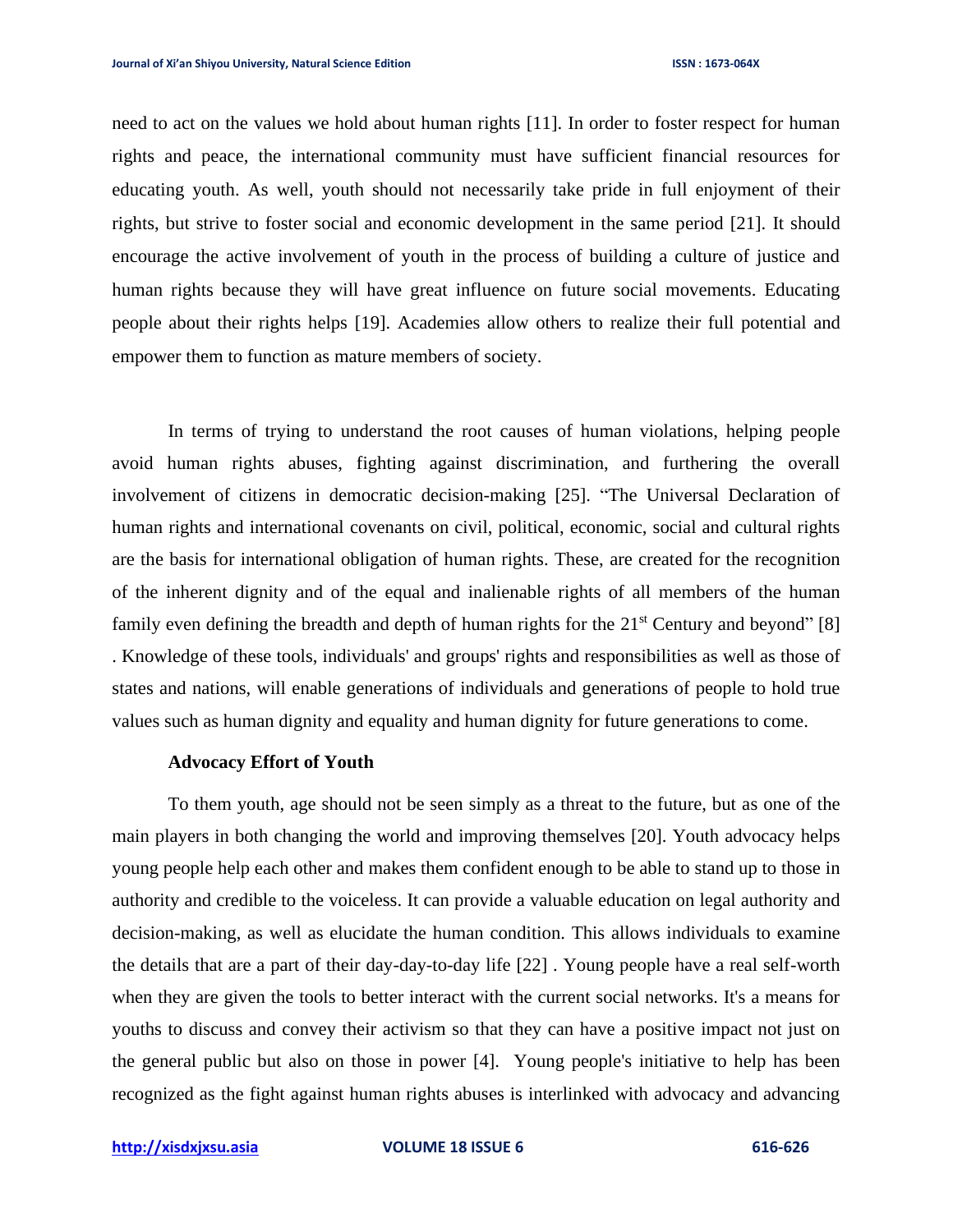and recovery of perspective and giving the human rights system a hand in reversing oppression [2] . This advocacy frame for youth is depicted in figure 2

#### **Anti- Oppressive Practice**

Efforts to promote a cause through creativity must come from an enlightened point of view. It involves various practices for fighting human rights including anti-racism, critiquing, and hiring a laboratory. By making service users a priority, the method adopts a more egalitarian and inclusive approach. To challenge privilege, particularly the unfair use of power or prejudice exercised on the basis of any of ethnicity, age, gender, or skill. The youth must speak up for the interests of their clients regardless of their type of association or method of delivery. Micro and macro groups believe they want to help keep authoritarian power structures in check, defend human rights, and support the individual, and also encourage individuality. and they lost their human rights because an individual is no longer a human being

# **Strengthening and Restoration Perspective**

Human rights, human development, and human security are linked because no viable society can exist without rule of law. Nonetheless, the community experiences crimes against females, racial minorities, and working-class citizens of marginalized social inequality. Mass shootings, extended incarcerations, systematic torture, strict censorship of thoughts and speech, and extreme free speech happenings are published every day. Strengthening and restoring humanrights is extremely necessary in this situation. It emphasizes how people deal with their issues and suggests how they campaign for social change and inclusively through engagement in a participatory democracy, cultural maturity, and empathy toward gender, or through public recognition of both oppress and abuse. This helps reduce the potential harms and handle the dangers, while improving possible benefits by ensuring that respect for human dignity, human autonomy, and privacy are upheld.

## **Empowerment Perspective**

By empowering people to become conscious of their strengths and resources, help them by making them feel independent of the situation education seeks to empower individuals, collectives, and associations to improve human rights through an open-ended, creative approach It emphasizes human rights, protects from prejudice, and offers the possibility of freedom for self-expression. The approach to human rights education uses analysis as well as enabling people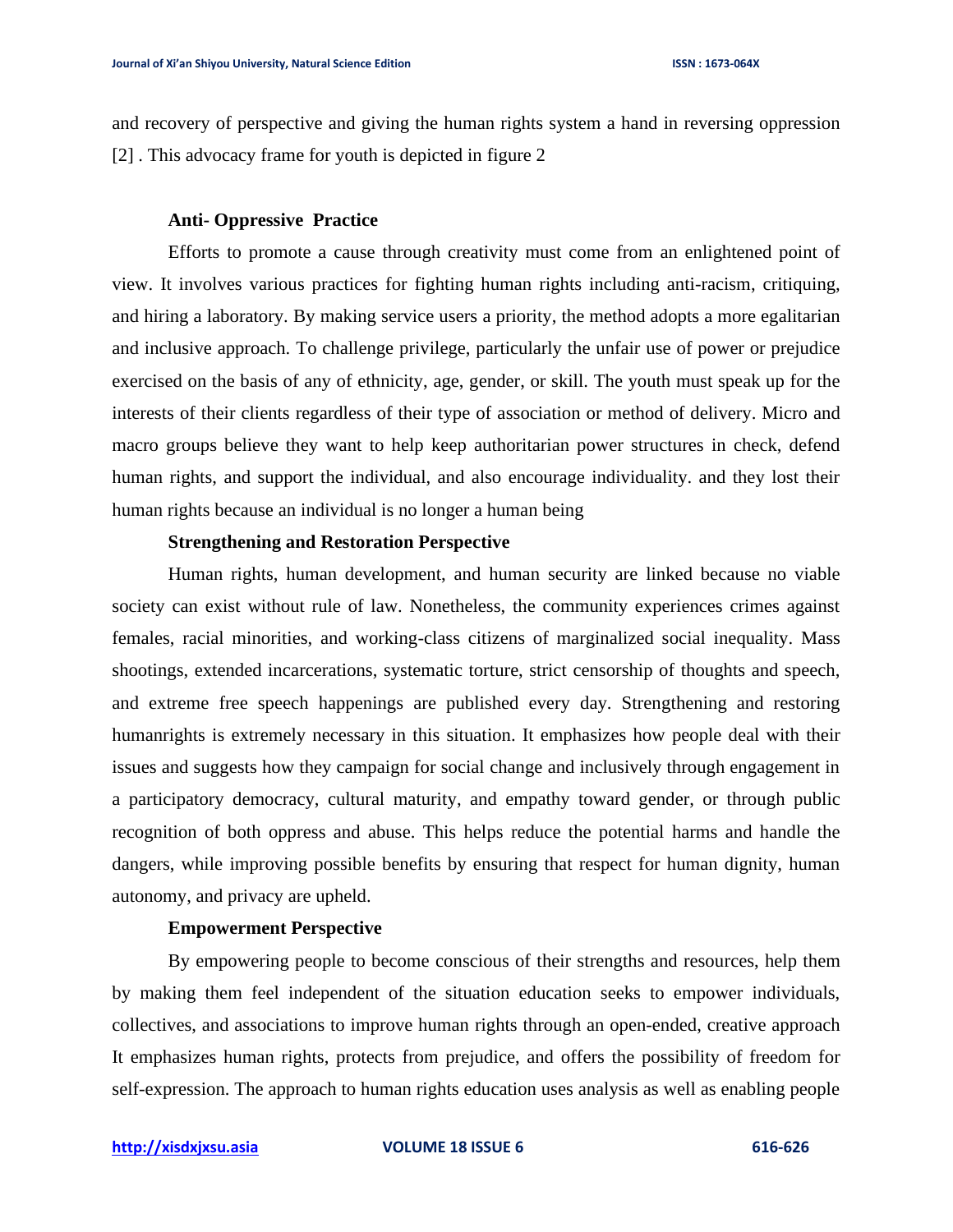to facilitate choices and action, resulting in enhanced life. For this reason, human rights education and human development are closely related.

# **Methodology**

The purpose of this study is to examine the advocacy role and human rights consciousness of youth in Kerala, India. National Service volunteers and members of Nehru Yuva Kendra's youth welfare programs serve as a focal point for developing activities for student and non-student youth, particularly in rural regions, in order to give chances for personal and skill development, enabling them to act as vanguards in the process of development. The study examined their contributions to the field of human rights. The present study is being conducted among youth in Kerala, India namely among National Service volunteers and members of Nehru Yuva Kendra's youth clubs. The poll sought to ascertain the state of human rights in the society and the extent to which youth are involved in promoting and preserving human rights. The level of youth understanding of human rights and their lobbying efforts for human rights promotion have been analyzed.

# **Result and Discussion**

The youth had a potential role to protect and promote human rights. Human rights awareness among youth and their advocacy effort were analyzed in the study. Majority of the youth (72.8 percent) have only medium level of awareness. The concept of human rights is clear but cannot be able to find out the exact form of human rights. The awareness level of female National Service Scheme volunteers and the male NYK members was found to be high as compared to others. Dignity (86.5 percent), Mutual respect (98 percent), liberty (87.2 percent) and right to life (79.6 percent) were the most acceptable values and principle of human rights and the awareness level of these were very high among youth. The youths' awareness on the rights related to economic efficiency, religious diversity, rights of family and voluntary marriage were comparatively low as per the result of the study. The right against severe punishment, arbitrary detention and trail, unlawful arrest are necessary to avoid ungraceful activities on the part of state or authority. Awareness among youth on domestic violence, education of girls, rights of aged, prisoners' rights, mainstreaming of marginalized sections of society, and reservation for persons with disability were moderately high. Youth awareness on human rights protective mechanism is also considerable good. The commencement of human rights commission tried to slow down the human rights violations in the society and ensure the relevance of human rights court. Human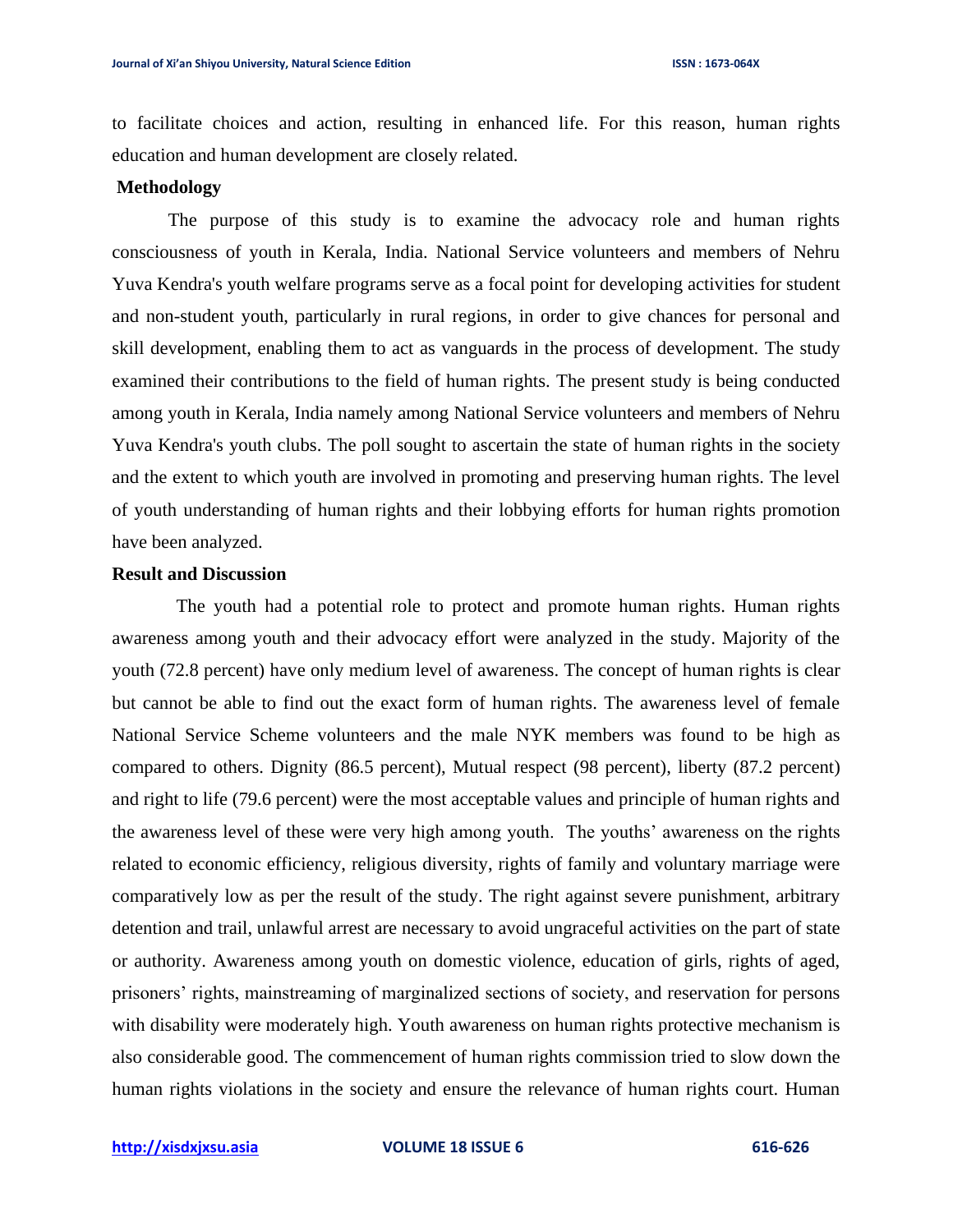rights NGOs is essential to protect human rights and free legal aid were the part of human rights for maintain peace has been highlighted in the study.

"Advocacy effort of youth promoting human rights was analyzed with scale on the perspectives of anti-oppressive practice on human rights violations, strengthening and restoring of human rights mechanisms and empowerment through human rights education. The result revealed that 59.4 percent of youth were taking moderate effort and 28.6 percent were taking high effort for promoting human rights. The study revealed that NSS volunteers took higher effort than NYK club members. The study observed that the youth effort through anti-oppressive practice on human rights violations were highly appreciable because they accepted their ability to take action in adverse situations on child labour (83.3 percent), misuse of religion(71.3 percent), caste and gender discrimination, child abuse and beggary (87.2 percent) and violence against women. It is noticeable that, good governance and strategic planning; need based approach in development and accountability and transparency were the pre requisites for right based approach in development. The provision of reservation, prison rehabilitation services, people's participation in law making process, enriching with human right training programmes and promoting media effort for human rights were major source for strengthening and restoring human rights. The study ascertained that the empowerment of youth can be achieved through inculcating human rights into school and college curriculum and it helped to adhere to the growth of human development. The study revealed that human rights awareness of youth and their effort for rights protection are positively interrelated as awareness can lead to advocacy effort and this can be achieved through NSS and NYK programmes.

#### **Conclusion**

Consciousness on human rights are very essential for the social transformation. Every individual has certain rights for surviving, developing, protecting and promoting life as common individual in society. The human rights education has to be purposive and relevant. The quintessence of human rights is to respect the human rights and evolve a culture that is more sensitive to the basic needs of every human being. It should ensure social justice economic and political rights and provides equal opportunities for growth and development of every individual and group of people. Youths' awareness on human rights is very important because they became the strong force in social movements. They educate others about their rights. They help other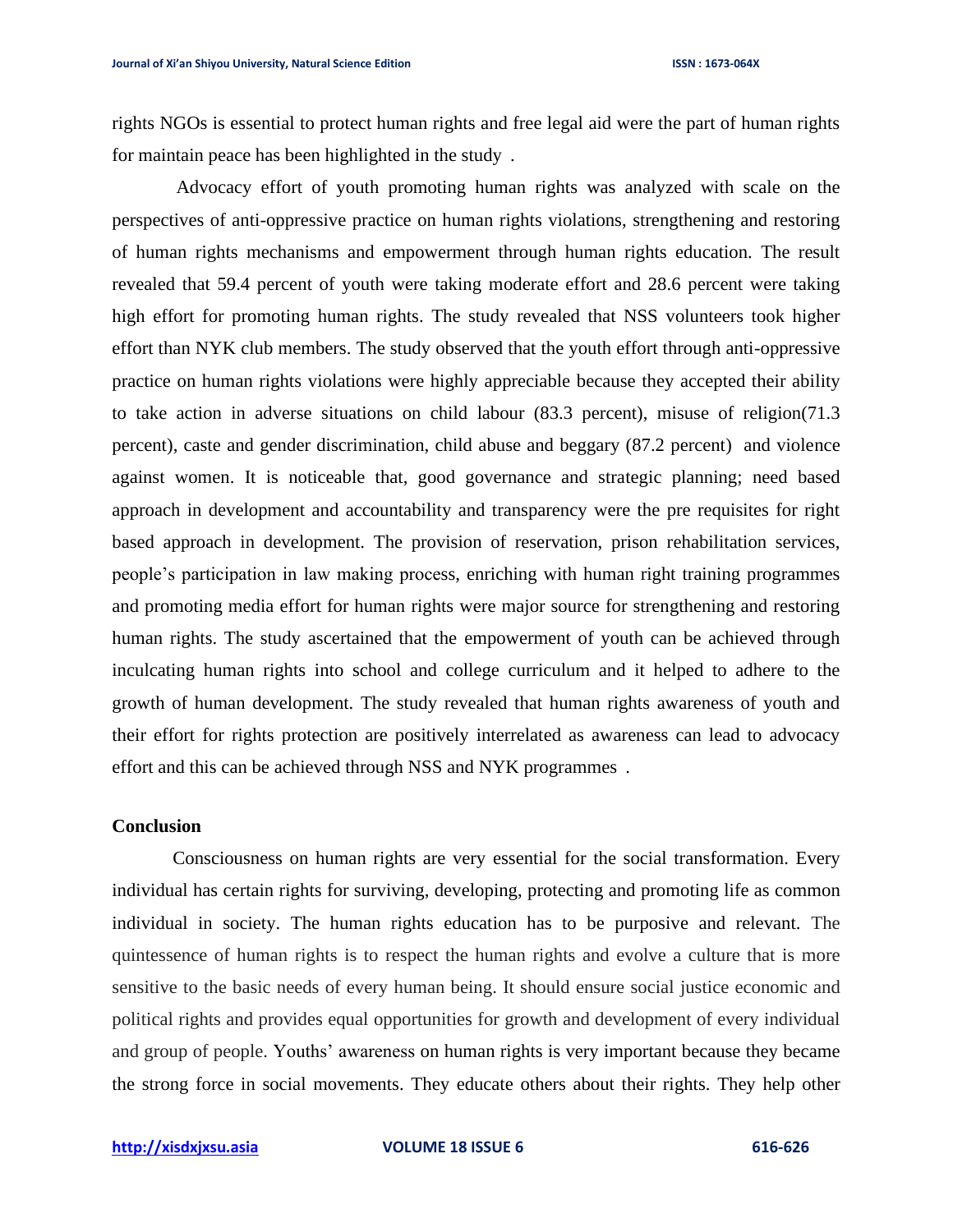young people attain a higher level of Intellectual ability and to become qualified adults. Active participation of youth in the process of inculcating human rights skills and values for combat violations of rights and create a society with justice and peace. Though the human rights education for youth to utilize the abilities and interest of them for achieving sustainable social development.

# **References**

- 1. Abdi, A. A., & Schultz, L. (2008). Educating for Human Rights Global Citizenship. New York: State University of New York.
- 2. Adams, R., Dominelli, L., & Payne, M. (1998). *Social Work: Themes, Issues and Critical Debates.* London: Macmillian.
- 3. Agarwal, H. (2004). Human Rights. Allahabadh: Central Law
- 4. Ashifa .KM (2020). Human rights Awareness and Advocacy role of Youth : An Empirical Analysis, *Rupkatha Journal on Interdisciplinary Studies in Humanities*. 12(1), https://dx.doi.org /10.21659/ rupkatha.v12n1.27
- 5. Ashifa K.M.(2019). Human Rights Awareness among Engineering Graduation Students. *Journal of Advanced Research in Dynamical and Control Systems*, 11 (special issue 12), 596-598. DOI : 10.5373/JARDCS/V11SP12/20193255
- 6. Ashifa. KM(2020). Human Rights Education Programme in Kerala: An Appraisal, *Journal of Critical Reviews*, 7(8) [http://www.](http://www/)jcreview.com/?mno=1 09954
- 7. Besliu, D. (2016). The International and European Legal Framework on Asylum and Human Rights. *New Challenges Related to EU's Internal Security .* Bucharest, Romania: Doctoral Schools from Alexandru Ioan Cuza Police Academy.
- 8. Brown, G. (2016). The Long and Influential Life of the Universal Declaration of Human Rights. In *The Universal Declaration of Human Rights in 21st Century* (p. https://books.openedition.org/obp/3058?lang=en). Italy: Open Book Publishers.
- 9. Council of Europe . (2017). *Education for democratic citizenship and Human Rights Education* . Retrieved from www.coe.in : https://www.coe.int/en/web/edc
- 10. Flowers Nancy. (2000). The *Human Rights Education Handbook: Effective Practices for Learning, Action, and Change,* Minneapolis: University of Minnesota.
- 11. Human Rights Resource Centre. (n.d). *The Human Rights Education Handbook.* Retrieved **from** from www.hrlibrary.umn.edu: http://hrlibrary.umn.edu/edumat/hreduseries/hrhandbook/part1D.html
- 12. Huyssen, A. (2021). International Human Rights and the Politics of Memory: Limits and Challenges. *Criticism, 53*(4), 607-624. http://www.jstor.org/stable/23133899.
- 13. John.R.S. (2010). *Making the Social World: The Structure of human Civilization.* New York : Oxford University Press.
- 14. Kenny, A.D and Brown, K. (2005). *Sociological studies of children and youth.* Colorado: Elsevier.